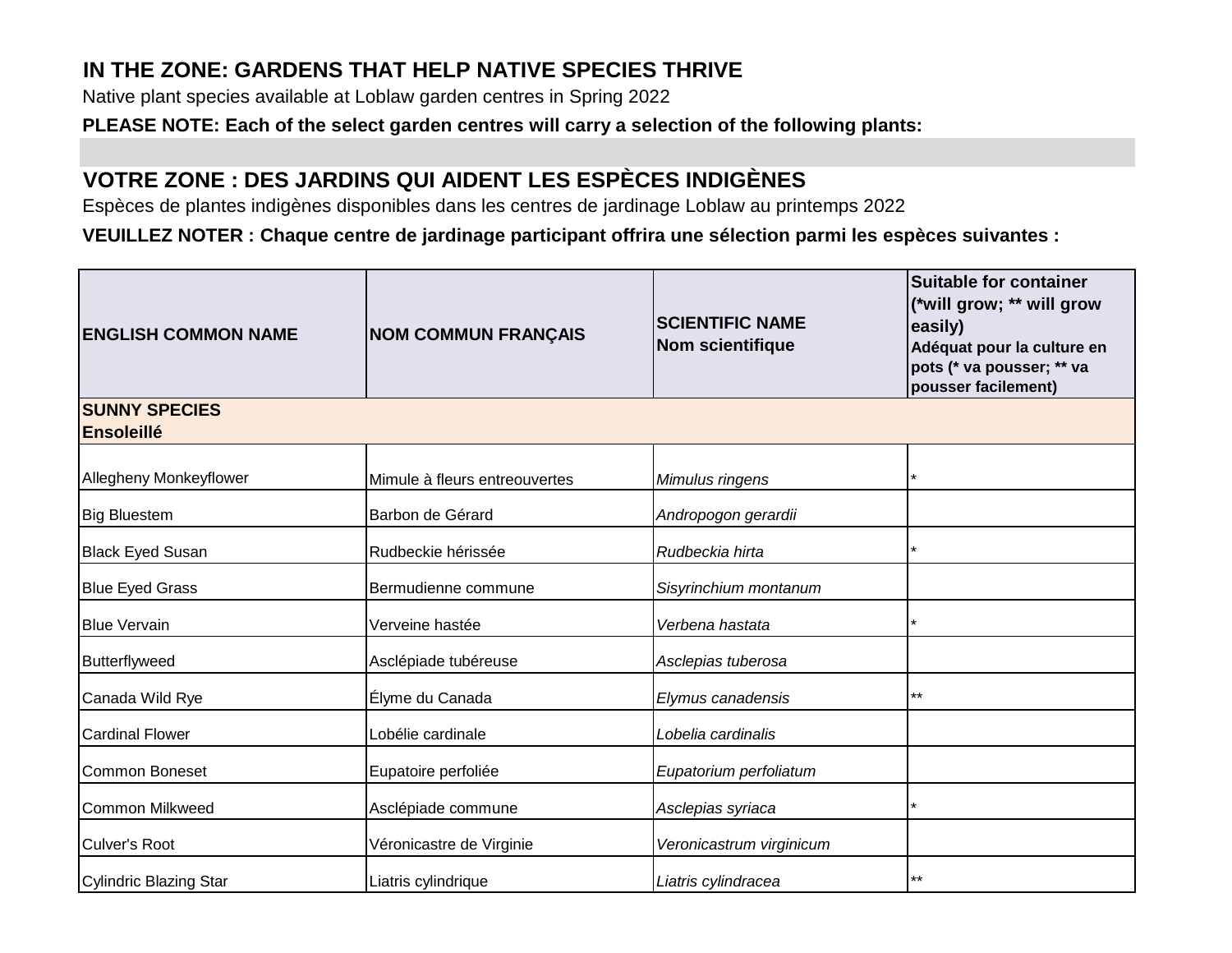| Dense Blazing Star            | Liatris à épi                         | Liatris spicata               |       |
|-------------------------------|---------------------------------------|-------------------------------|-------|
| Flat-topped Aster             | Aster à ombelles                      | Doellingeria umbellata        |       |
| Fox Sedge                     | Carex vulpinoïde                      | Carex vulpinoidea             |       |
| Golden Alexanders             | Zizia doré                            | Zizia aurea                   |       |
| Great Blue Lobelia            | Lobélie bleue                         | Lobelia siphilitica           |       |
| <b>Greenheaded Coneflower</b> | Rudbeckie laciniée                    | Rudbeckia laciniata           |       |
| <b>Grey Headed Coneflower</b> | Ratibida à feuilles pennées           | Ratibida pinnata              |       |
| Hairy Beard-Tongue            | Penstémon hirsute                     | Penstemon hirsutus            |       |
| <b>Indian Grass</b>           | Faux-sorgho penché                    | Sorghastrum nutans            |       |
| Lance Leaved Coreopsis        | Coréopsis lancéolé                    | Coreopsis lanceolata          |       |
| Little Bluestem               | Barbon à balai                        | Schizachyrium scoparium       | **    |
| New England Aster             | Aster de la Nouvelle-Angleterre       | Symphyotrichum novae-angliae  | **    |
| Nodding Wild Onion            | Ail penché                            | Allium cernuum                | $***$ |
| Oswego Tea                    | Monarde écarlate                      | Monarda didyma                |       |
| Pale Coneflower               | Échinacée pâle                        | Echinacea pallida             |       |
| Pearly Everlasting            | Immortelle blanche                    | Anaphalis margaritacea        |       |
| <b>Prairie Smoke</b>          | Benoîte à trois fleurs                | Geum triflorum                |       |
| Purple Giant Hyssop           | Agastache à feuilles de scrophullaire | Agastache scrophulariifolia   | **    |
| Sand Dropseed                 | Sporobole à fleurs cachées            | Sporobolus cryptandrus        |       |
| <b>Sky Blue Aster</b>         | Aster azurée                          | Symphyotrichum oolentangiense |       |
| Smooth Aster                  | Aster lisse                           | Symphyotrichum laeve          |       |
| Spotted Joe-Pye Weed          | Eupatoire maculée                     | Eupatorium maculatum          |       |